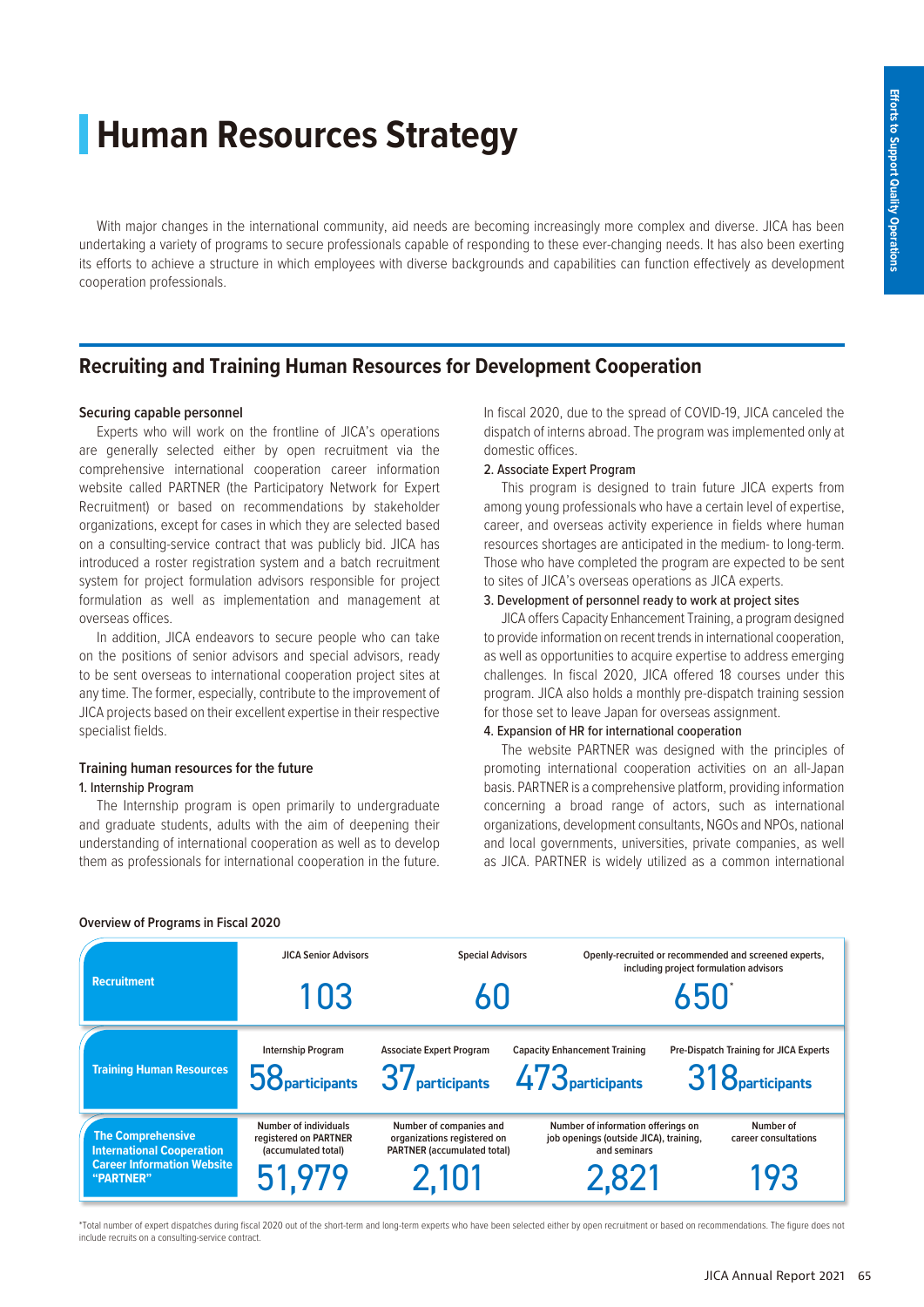cooperation platform from which the latest information can be obtained concerning employment opportunities, training courses, seminars, and events. JICA also organizes seminars and offers consultations on how to build a global career through the website.

# **Human Resources (Human Capital)**

Work at JICA entails overseas assignments and business trips, so various innovative measures are required to foster a balance between career and personal life. In order to enable a broad range of "human capital" to contribute to JICA's mission and function effectively as development cooperation professionals, JICA is introducing systems that support a range of work styles, creating an organizational culture that values diversity and encourages mutual assistance, and actively working on staff training to bring out the potential and resourcefulness of all employees.

## **Promoting "Smart JICA" work-style reform**

In 2015 JICA launched the "Smart JICA" project, and since then has been endeavoring to increase work flexibility, provide support for balancing work and family life, and reduce the amount of overtime work [  $\rightarrow$  see Graph 1]. In 2018, JICA's efforts were widely recognized when the organization was the only public-sector agency chosen by the Ministry of Internal Affairs and Communications as a Telework Pioneer. In fiscal 2019, JICA introduced "Smart JICA 3.0: Teamwork in Diversity" **[ → see the chart below]**, and under this policy version, in addition to the existing

initiatives, JICA has been focusing on building teamwork to create new values within diversity and promoting a work environment in which employees can achieve their full potential.

In fiscal 2020 JICA continued pushing ahead with far-reaching work-style reform to enable the organization to fulfill its duties to developing countries and Japanese society, while taking all necessary measures to prevent the spread of COVID-19. JICA created a work environment more conducive to remote work. It also further increased the flexibility of the telework system and made more use of it. As a result, the number of employees who commuted to JICA Headquarters in May 2021 (up to the 21st of the month) fell to 57% of the normal level. JICA has also introduced flexible work hours in order to allow employees to avoid the peak commuting hours and cope with remote work from different time zones. In this way, JICA continues to support new work styles.

## **Realizing diversity and inclusion**

JICA is making every effort to create a workplace environment in which women can play a more active leadership role. The target is to increase the ratio of women in managerial positions to at least

**Graph 2 Trends in the ratio of female managers**

April 2018

**14.8**

April 2019

**16.9**

April 2020

April 2021

**19.1 20.5**

. . . . . . . . .



# **Graph 1 Trends in overtime hours (monthly average) and annual paid leave**





To maximize the value of JICA in the Reiwa era, JICA is creating an organizational culture which actively pursues new goals that include actors both within and outside the organization, while promoting new work approaches and a work environment in which all employees can achieve their potential. To this end, JICA will build teamwork based on empathetic and innovative goals, and promote much more streamlined and efficient work.

# **Pillar 1** Build teamwork to create new values within diversity

**Goal**

**Pillar 2** Promote new work approaches for diverse human resources

# **Pillar 3**

Promote a work environment in which employees can achieve their potential

**Pillar 4**

Promote streamlined and efficient business operations